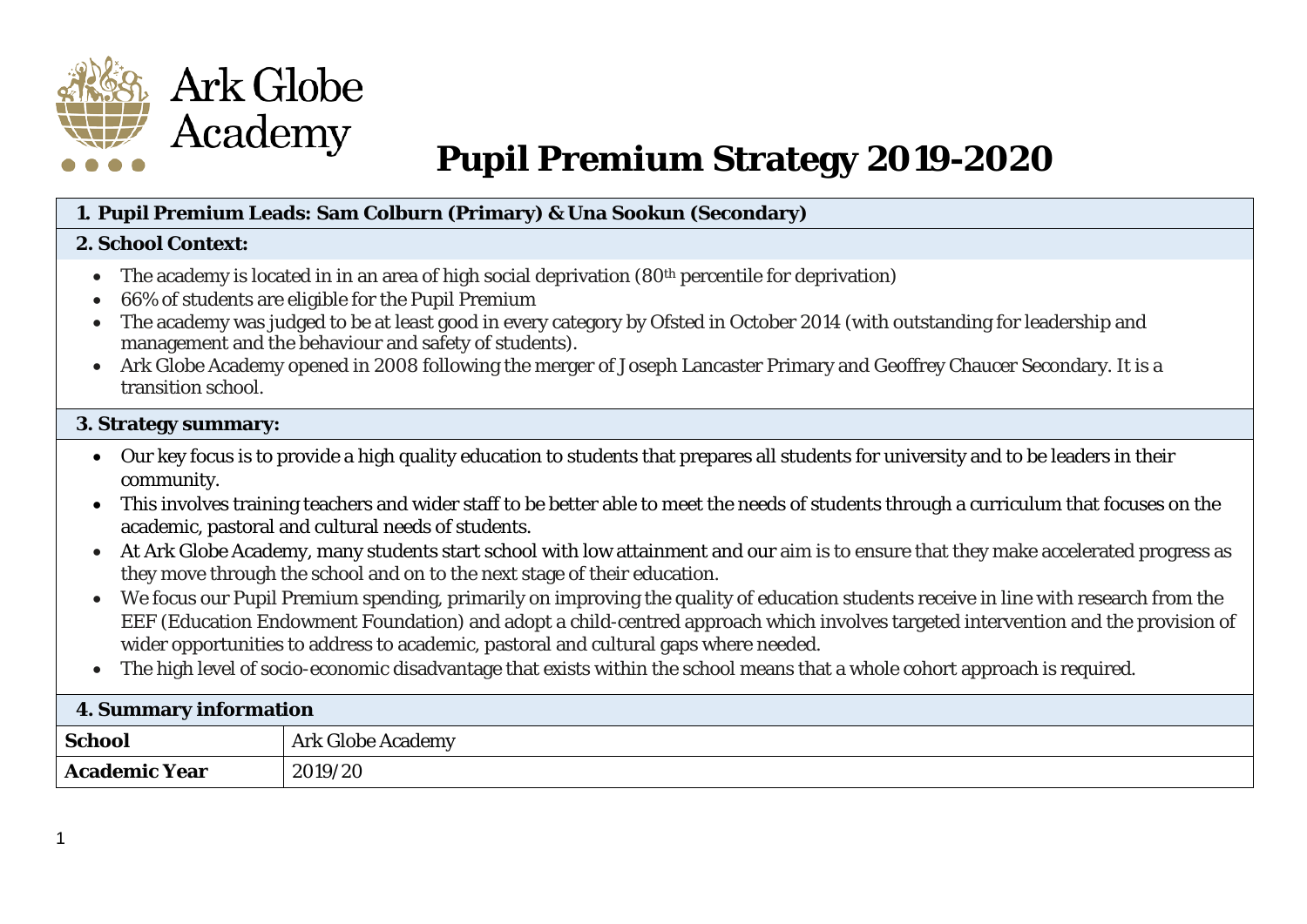| Total PP Budget        |      | $£797,000$ Primary PP Budget       | £312, 840<br>$£1,320$ per student) | <b>Secondary PP</b><br><b>Budget</b> | £483,395<br>(£935 per student) |
|------------------------|------|------------------------------------|------------------------------------|--------------------------------------|--------------------------------|
| <b>Total number of</b> | 1150 | <b>Number of students eligible</b> | 754                                | <b>Next Review</b>                   | January 2020                   |
| <b>students</b>        |      | for PP                             | (66%)                              |                                      |                                |
| (Reception to Y11)     |      |                                    |                                    |                                      |                                |

| <b>5. Current attainment</b>                                  |                    |                        |                     |  |  |  |
|---------------------------------------------------------------|--------------------|------------------------|---------------------|--|--|--|
|                                                               | <b>PP Students</b> | <b>Non-PP Students</b> | <b>Whole Cohort</b> |  |  |  |
| <b>Primary:</b>                                               |                    |                        |                     |  |  |  |
| <b>EYFS Good Level of Development (GLD)</b>                   | 71% (74%)          | 81% (92%)              | 77% (83%)           |  |  |  |
| <b>Phonics</b>                                                | 96% (88%)          | 100% (84%)             | 98% (94%)           |  |  |  |
| KS1 Reading, Writing, Maths Combined (RWM): Expected Standard | 69% (75%)          | 88% (68%)              | 75% (72%)           |  |  |  |
| KS2 Reading, Writing, Maths Combined (RWM): Expected Standard | 90% (63%)          | 71% (87%)              | 85% (73%)           |  |  |  |
| <b>KS2 Progress in Reading</b>                                | $-0.6 (+0.1)$      | $-1.0 (+0.6)$          | $0.0 (+0.5)$        |  |  |  |
| <b>KS2 Progress in Writing</b>                                | $-1.7(-1.5)$       | $-0.6 (+0.4)$          | $-1.1(-0.8)$        |  |  |  |
| <b>KS2 Progress in Maths</b>                                  | $-0.3 (+0.6)$      | $+2.0 (+3.1)$          | $+0.1 (+1.2)$       |  |  |  |
| <b>Secondary:</b>                                             |                    |                        |                     |  |  |  |
| Grade 4+ in English and Maths                                 | 53% (65%)          | 69% (69%)              | 59% (67%)           |  |  |  |
| Grade 5+ in English and Maths                                 | 31% (44%)          | 47% (52%)              | 37% (48%)           |  |  |  |
| <b>Progress 8</b>                                             | $+0.23(+0.31)$     | $+0.74(+0.51)$         | $+0.42 (+0.39)$     |  |  |  |
| <b>Attainment 8</b>                                           | 42.2(45.4)         | 51.2(48.3)             | 45.8 (46.7)         |  |  |  |
| 6. Barriers to future attainment (for pupils eligible for PP) |                    |                        |                     |  |  |  |
| <b>Academic barriers</b>                                      |                    |                        |                     |  |  |  |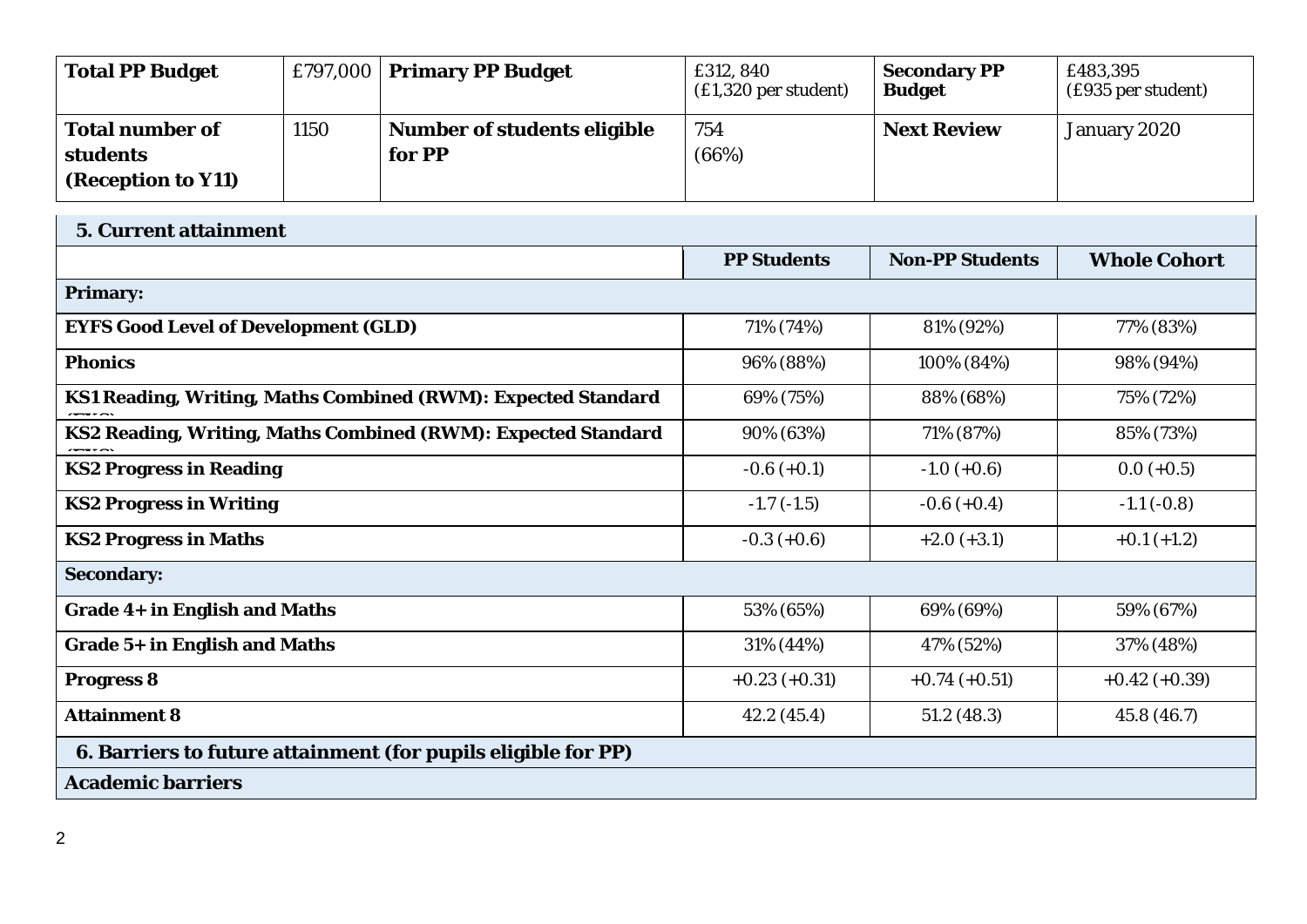| A.             | Literacy & oracy                                          |                                                      |
|----------------|-----------------------------------------------------------|------------------------------------------------------|
| <b>B.</b>      | Social and cultural awareness                             |                                                      |
| $\mathbf{C}$ . | Self-regulation                                           |                                                      |
| D.             | Staffing, resources and training                          |                                                      |
|                | <b>Additional barriers</b>                                |                                                      |
| D.             | <b>Attendance</b>                                         |                                                      |
| Е.             | Home life                                                 |                                                      |
| F.             | Community engagement with school life                     |                                                      |
| G.             | <b>Community issues</b>                                   |                                                      |
|                | 7. Intended outcomes                                      | <b>Success criteria</b>                              |
| A.             | An increase in the progress and attainment of PP students | Outcomes to be above national average at all phases. |
| <b>B.</b>      | High level of attendance for PP students                  | At least 96% attendance for PP students              |
| C.             | Participation and engagement in school life               | 100% of PP students engaged in enrichment activities |

| 8. Review of expenditure 2018-2019 |                                                                                                  |                                                                                                                         |                                                                                                                                                                   |         |  |  |
|------------------------------------|--------------------------------------------------------------------------------------------------|-------------------------------------------------------------------------------------------------------------------------|-------------------------------------------------------------------------------------------------------------------------------------------------------------------|---------|--|--|
|                                    | i. Quality of teaching for all                                                                   |                                                                                                                         |                                                                                                                                                                   |         |  |  |
| <b>Intended</b><br>outcome         | <b>Action</b>                                                                                    | <b>Impact:</b> Did you meet the success<br>criteria? (Include impact on pupils not<br>eligible for PP, if appropriate). | <b>Lessons learned</b><br>(and whether you will continue with this<br>approach)                                                                                   | Cost    |  |  |
| Reduce pupil-<br>teacher ratio     | <b>Employment of</b><br>additional and<br>specialist<br>teachers to<br>reduce class<br>sizes for | LPA students make the most progress.                                                                                    | Training of all teachers needs to take place<br>around meeting the academic needs of<br>students with more complex needs. ('We<br>are all teachers of inclusion') | £60 000 |  |  |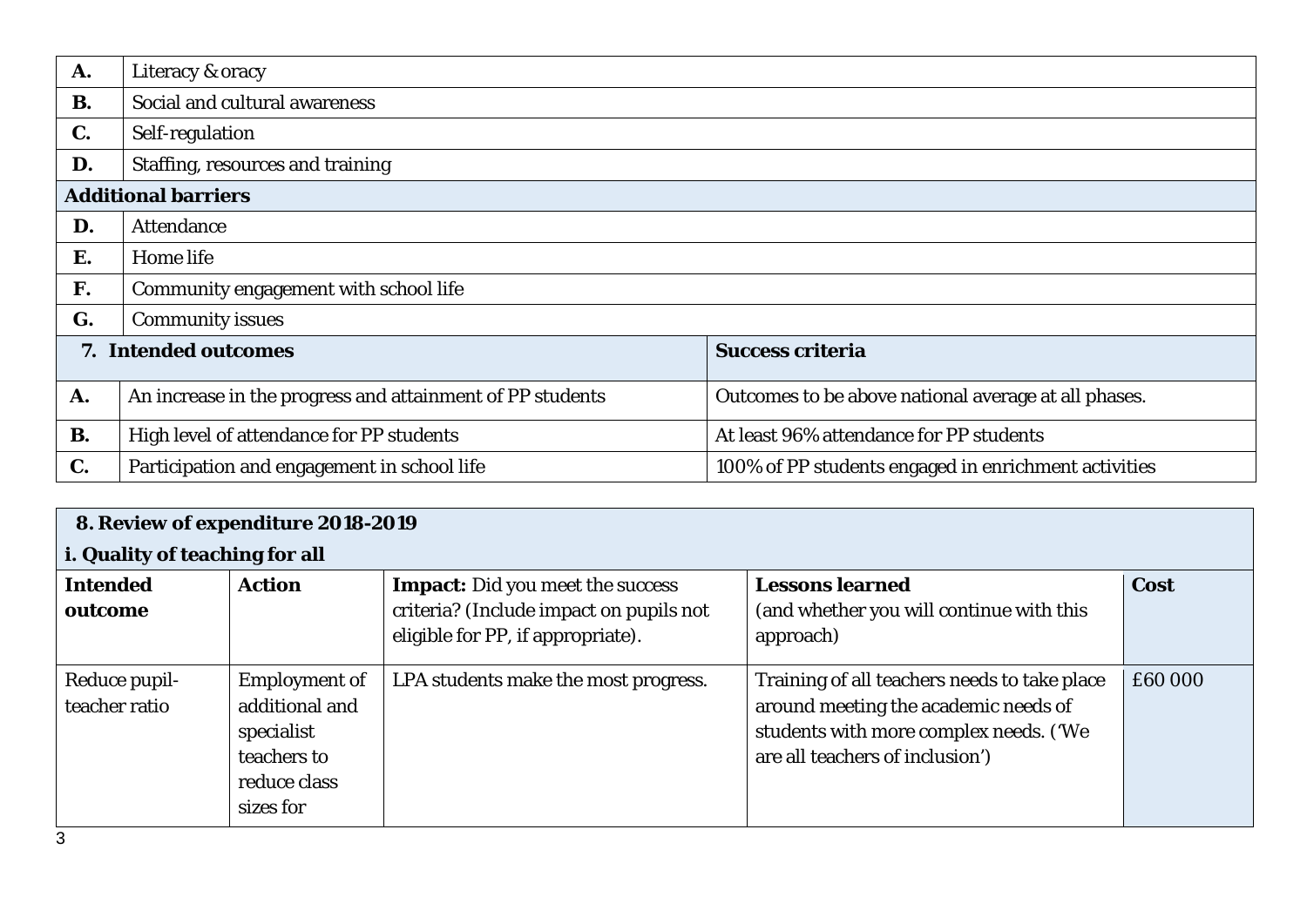|                                                                         | students with<br>more complex<br>needs.                               |                                                                                                                         |                                                                                                                                                                                 |             |
|-------------------------------------------------------------------------|-----------------------------------------------------------------------|-------------------------------------------------------------------------------------------------------------------------|---------------------------------------------------------------------------------------------------------------------------------------------------------------------------------|-------------|
| <b>Assure internal</b><br>data and identify<br>gaps in pupil<br>groups. | <b>External testing</b>                                               | Key gaps in provision are known                                                                                         | Teachers and leaders need to use reading<br>age and GL assessment data more widely<br>when considering the needs of students.                                                   | £10 000     |
| Close the<br>provision gap                                              | Intervention in<br>holiday and<br>after school.                       | PP students made positive progress.                                                                                     | Greater quality assurance needed of<br>external providers and holiday<br>intervention.                                                                                          | £50 000     |
| A high quality<br>curriculum is<br>available to<br>students             | <b>External</b><br>curriculum<br>resources and<br>programmes.         | Strong outcomes for all key stages                                                                                      | Although 'bought in' curriculums and<br>resources are high quality, teachers needs<br>to take ownership of these and adapt<br>accordingly. Lesson design remains a<br>priority. | £78 000     |
| i. Targeted support                                                     |                                                                       |                                                                                                                         |                                                                                                                                                                                 |             |
| <b>Intended</b><br>outcome                                              | <b>Action</b>                                                         | <b>Impact:</b> Did you meet the success<br>criteria? (Include impact on pupils not<br>eligible for PP, if appropriate). | <b>Lessons learned</b><br>(and whether you will continue with this<br>approach)                                                                                                 | <b>Cost</b> |
| <b>Provision for</b><br>students with<br>complex needs                  | Alternative and<br>additional<br>provision is in<br>place, as well as | More inclusive school environment.<br>Improvement in student wellbeing.<br><b>Increased attendance.</b>                 | With the reduction in services outside of<br>school, there is a need to review what the<br>school can provide internally.                                                       | £215 000    |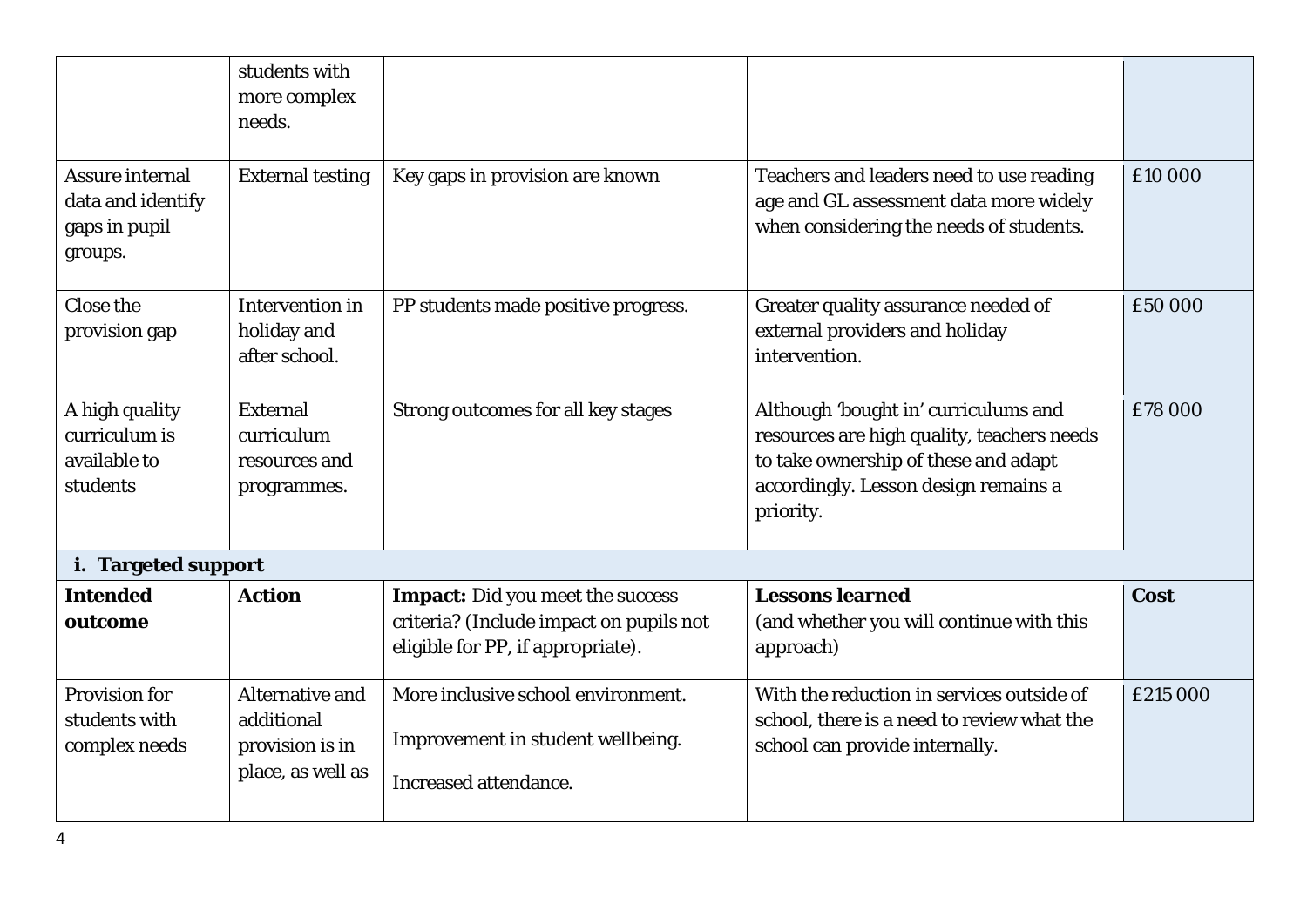|                                                                                                         | specialist<br>services                                              | Reduction in exclusion figure.                                                                                                                                                                                                                                                                                                     |                                                                                                                                                                                                                                                                                                                                                                                                              |         |
|---------------------------------------------------------------------------------------------------------|---------------------------------------------------------------------|------------------------------------------------------------------------------------------------------------------------------------------------------------------------------------------------------------------------------------------------------------------------------------------------------------------------------------|--------------------------------------------------------------------------------------------------------------------------------------------------------------------------------------------------------------------------------------------------------------------------------------------------------------------------------------------------------------------------------------------------------------|---------|
| ii. Other approaches                                                                                    |                                                                     |                                                                                                                                                                                                                                                                                                                                    |                                                                                                                                                                                                                                                                                                                                                                                                              |         |
| <b>Intended</b><br>outcome                                                                              | <b>Action</b>                                                       | <b>Impact:</b> Did you meet the success<br>criteria? (Include impact on pupils not<br>eligible for PP, if appropriate).                                                                                                                                                                                                            | <b>Lessons learned</b><br>(and whether you will continue with this<br>approach)                                                                                                                                                                                                                                                                                                                              | Cost    |
| Provision of<br>enrichment and<br>extra-curricular<br>activities                                        | <b>Extended</b><br>schools<br>programme<br>Enrichment<br>Curriculum | There is an extra-curricular programme<br>in place for the academy.<br>All student in the secondary participated<br>in Enrichment Days focused on culture,<br>careers and community.<br>In the Primary, all students participate in<br>weekly enrichment sessions.<br>By the end of KS3 all students have<br>visited a university. | The provision of enrichment and extra-<br>curricular activities is something we will<br>continue.<br>The tracking of involvement of students<br>involved in non-compulsory<br>enrichment/extra-curricular activities<br>needs to be more thorough.<br>A provision map, detailing the experience<br>we guarantee all students needs to be<br>implemented so that we can guarantee<br>parity between students. | £62 500 |
| <b>Recognition and</b><br>encouragement of<br>participation in<br>school life<br>9. Planned expenditure | Awards and<br><b>Trips</b>                                          | There are a number of trips that occur<br>throughout the school year.<br>Attainment in subjects and achievements<br>outside of the classroom are also<br>recognised.                                                                                                                                                               | The celebration of student achievements<br>and use of rewards is an essential feature of<br>the school culture.<br>Tracking of rewards needs to be more<br>robust.                                                                                                                                                                                                                                           |         |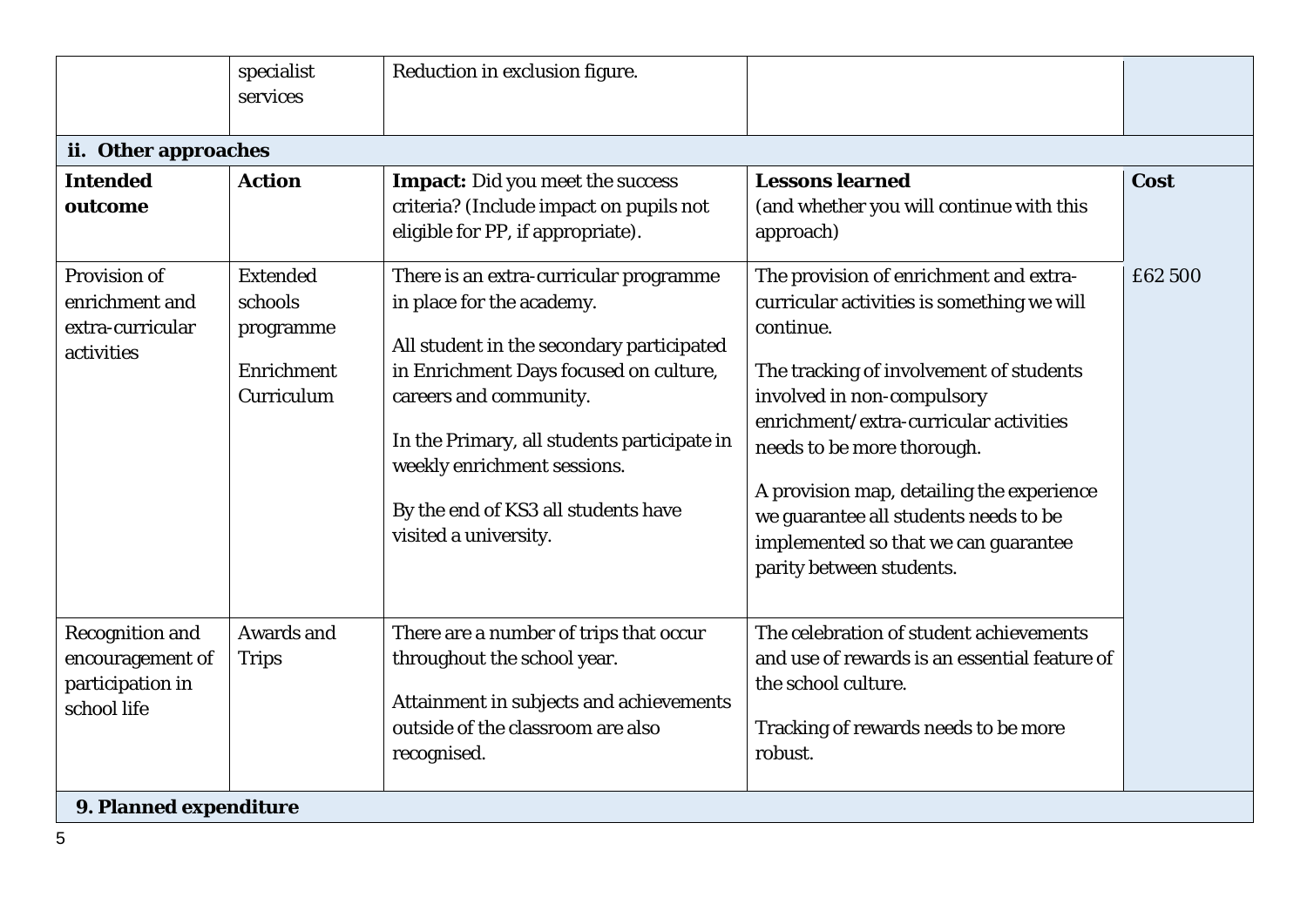## **Academic year 2019/20**

### **i. Quality of teaching for all**

| <b>Intended</b><br>outcome                                                                                   | <b>Action</b>                                                                                                                                                                                                                                                                                                                                                         | What is the<br>evidence and                                                                                                                                                                                              | How will you ensure it is<br>implemented well?                                                                                                | <b>Staff lead</b>  | <b>When will you</b><br>review |
|--------------------------------------------------------------------------------------------------------------|-----------------------------------------------------------------------------------------------------------------------------------------------------------------------------------------------------------------------------------------------------------------------------------------------------------------------------------------------------------------------|--------------------------------------------------------------------------------------------------------------------------------------------------------------------------------------------------------------------------|-----------------------------------------------------------------------------------------------------------------------------------------------|--------------------|--------------------------------|
| <b>Improve outcomes</b><br>across all phases                                                                 | <b>Implement Great Teacher</b><br>Rubric to ensure consistency<br>in approach to evaluation<br>and well-informed CPD.<br>All staff to be coached.<br>Invest in quality training for<br>coaches to increase the<br>impact and consistency of<br>GTR.<br><b>High quality CPD</b><br>throughout the academic<br>year.<br>Exam board training for<br>teachers new to KS4. | <b>EEF</b> research shows<br>that the most<br>important factor<br>which affects<br>academic outcomes<br>is the quality of<br>teaching they<br>receive, particulary<br>for students from<br>disadvantaged<br>backgrounds. | <b>Moderation of teacher</b><br>evaluations.<br>Paired observations and<br>LWs.<br><b>Robust and rigorous</b><br>assessment.<br>Data analysis | LMA/USO<br>SMC/SCO | Ongoing                        |
| Reduce pupil-<br>teacher ratio and<br>skill-up teachers<br>to meet the needs<br>of more complex<br>students. | <b>Employment of additional</b><br>and specialist teachers and<br>co-teachers to reduce class<br>sizes for students with more<br>complex needs and provide<br>additional literacy/<br>numeracy.                                                                                                                                                                       | Our model of<br>having smaller<br>classes for those<br>with low-prior data<br>has led to strong<br>outcomes for<br>students. However,<br>there is a provision<br>gap for SEND<br>students.                               | <b>Learning Walks</b><br><b>SOL Audit</b><br><b>Pupil Voice</b><br>CPD around meeting the<br>needs of those with<br><b>AEN/SEN</b>            | LMA/WW<br>H        | 01/20                          |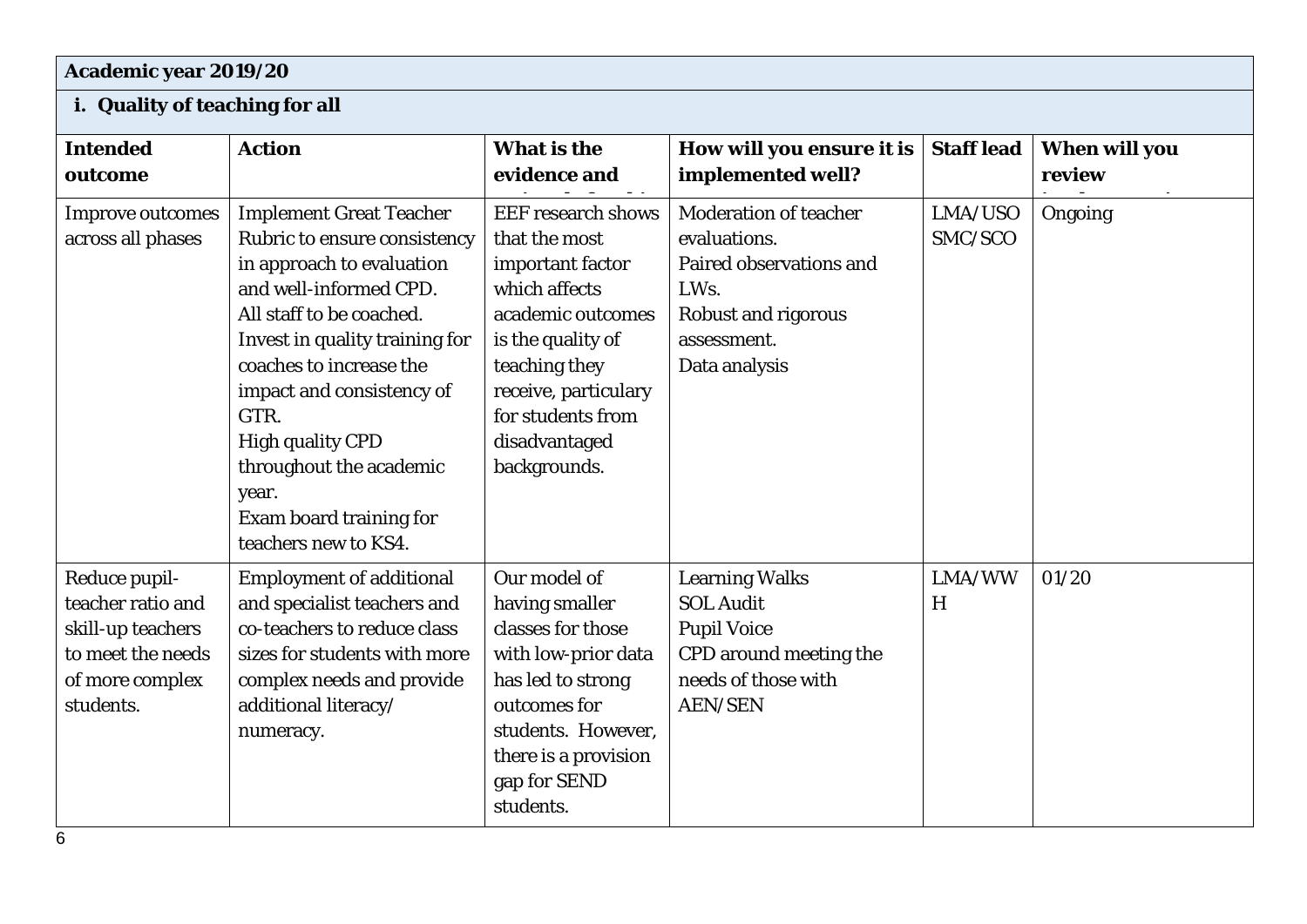|                                                                                              |                                                                                                                       | <b>Strong progress in</b><br><b>English and Maths.</b>                                           |                                                                                                                                                                                                       |                            |                                |
|----------------------------------------------------------------------------------------------|-----------------------------------------------------------------------------------------------------------------------|--------------------------------------------------------------------------------------------------|-------------------------------------------------------------------------------------------------------------------------------------------------------------------------------------------------------|----------------------------|--------------------------------|
| Provide additional<br>teaching and<br>intervention where<br>there are gaps in<br>attainment. | Holiday Intervention, in<br>school intervention<br>(including numeracy and<br>literacy) and after school<br>sessions. | <b>Strong outcomes in</b><br>subjects and<br>historically positive<br>impact of<br>intervention. | Data analysis<br>Quality assurance of<br>intervention                                                                                                                                                 | <b>USO</b>                 | 01/20                          |
| A high quality<br>curriculum is<br>available to<br>students                                  | <b>External curriculum</b><br>resources and programmes.                                                               | <b>Strong outcomes for</b><br>all key stages                                                     | Data analysis<br><b>Learning Walks</b><br><b>Curriculum Audit</b>                                                                                                                                     | <b>USO</b>                 | 01/20                          |
|                                                                                              | £200 000<br><b>Total budgeted cost</b>                                                                                |                                                                                                  |                                                                                                                                                                                                       |                            |                                |
| ii. Targeted support                                                                         |                                                                                                                       |                                                                                                  |                                                                                                                                                                                                       |                            |                                |
|                                                                                              |                                                                                                                       |                                                                                                  |                                                                                                                                                                                                       |                            |                                |
| <b>Intended</b><br>outcome                                                                   | <b>Action</b>                                                                                                         | <b>What is the</b><br>evidence and                                                               | How will you ensure it is<br>implemented well?                                                                                                                                                        | <b>Staff lead</b>          | <b>When will you</b><br>review |
| <b>Provision for</b><br>students with<br>complex needs                                       | Alternative and additional<br>provision is in place, as well<br>as specialist services                                | <b>Reduction in</b><br>services outside of<br>school and support<br>for families.                | <b>Exclusion data</b><br>C Point/ G Point data<br>Reduction in students being<br>educated in alternative<br>provision<br><b>Quality assuring</b><br>intervention/case studies<br><b>Student voice</b> | <b>RBO</b>                 | 01/20                          |
|                                                                                              |                                                                                                                       |                                                                                                  |                                                                                                                                                                                                       | <b>Total budgeted cost</b> | £200 000                       |